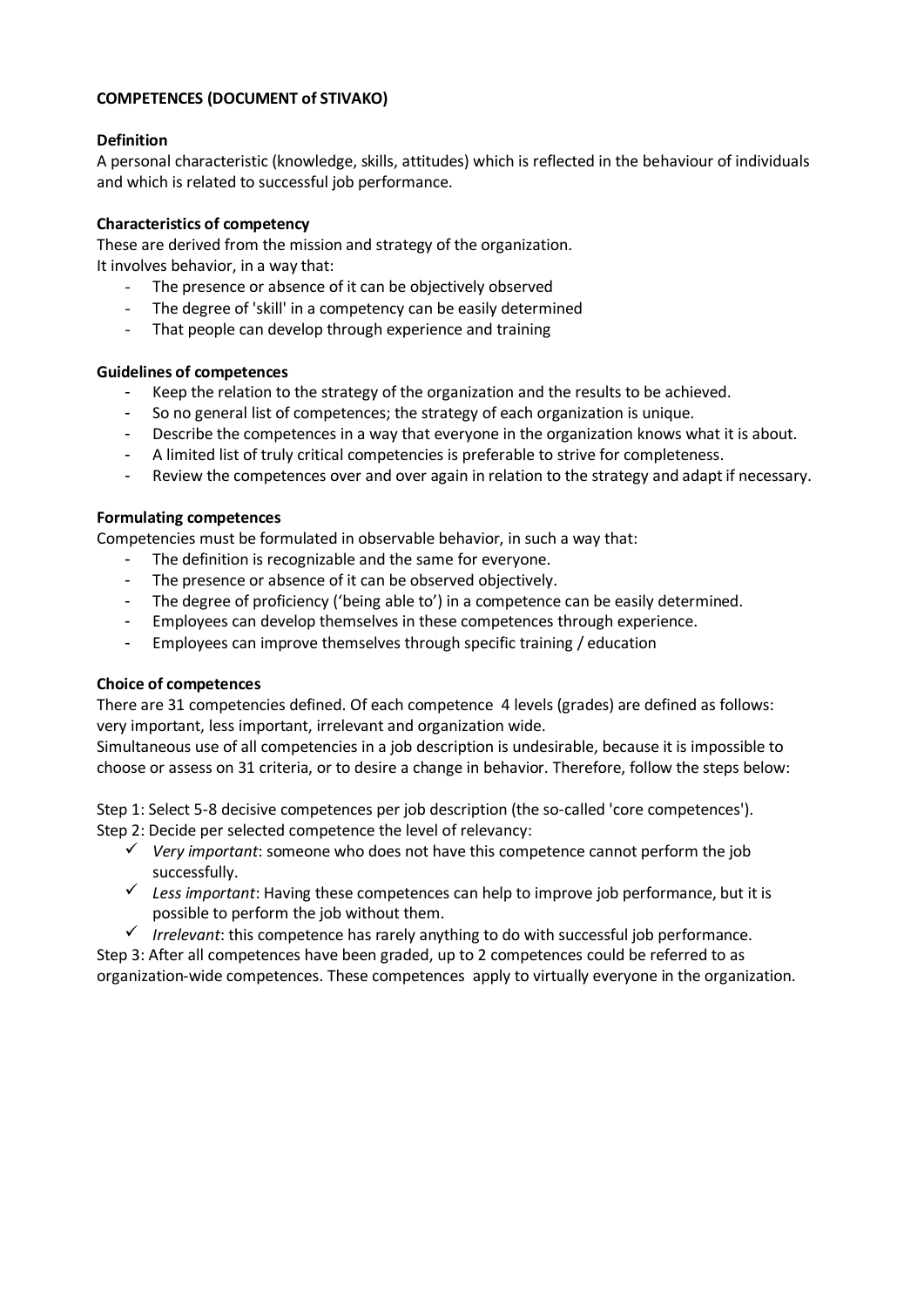|     | <b>Competences</b>                   | <b>General description</b>                                                                                                                                                                                            |
|-----|--------------------------------------|-----------------------------------------------------------------------------------------------------------------------------------------------------------------------------------------------------------------------|
| 1.  | Adaptability                         | Being able to easily adapt to changing environment, methods, working<br>hours, duties, responsibilities and behavior of others.                                                                                       |
| 2.  | Analytical skills                    | The ability to effectively identify problems, to search for relevant<br>information, to recognize important information, to detect the causes<br>of problems and to form a realistic opinion knowing the given facts. |
| 3.  | Decisiveness                         | The ability to take action and express (speak out) ones opinions or<br>judgments.                                                                                                                                     |
| 4.  | Social skills                        | The ability to use and maintain contacts in a smooth, correct and<br>effective way, within the framework and objectives of the<br>job/position.                                                                       |
| 5.  | Creativity                           | The ability to create, generate and further develop new or original<br>ideas for improvement or replacement of existing methods, ideas or<br>products.                                                                |
| 6.  | Perseverance                         | To be able to work on a specific task during a longer period of time. To<br>stick to an opinion or plan until the desired goal is reached.                                                                            |
| 7.  | <b>Balance</b>                       | stability, not easily upset, calm, relaxed and no nonsense mentality.                                                                                                                                                 |
| 8.  | Flexibility                          | to be able to stay focused on the goal, by adapting ones behavior to<br>changing circumstances.                                                                                                                       |
| 9.  | Initiative                           | The ability to spontaneously come up with ideas and plans.                                                                                                                                                            |
| 10. | <b>Customer focus</b>                | The ability to identify the needs / wishes of both internal and external                                                                                                                                              |
|     |                                      | customers and to act accordingly.                                                                                                                                                                                     |
| 11. | Quality awareness                    | To follow and/or develop (high) quality standards, looking for ways to<br>improve them.                                                                                                                               |
| 12. | Leadership                           | The ability to give direction and guidance to a group in order to have                                                                                                                                                |
|     |                                      | them work towards the goal.                                                                                                                                                                                           |
| 13. | Loyalty                              | Adjusts the own behavior to the needs, the goals and priorities of the                                                                                                                                                |
|     |                                      | organisation. Sets the importance of the organization above their own                                                                                                                                                 |
| 14. | Oral communication skills            | The ability to share ideas, suggestions and information and exchange it<br>verbally in a correct, clear and adequately way.                                                                                           |
| 15. | Accuracy                             | The ability to minimize errors and to deal effectively with detail<br>information.                                                                                                                                    |
| 16. | Entrepreneurship                     | The ability to search, create and exploit new opportunities and<br>innovation. Having the courage to take and carry out risk decisions.                                                                               |
| 17. | Organization skills                  | The ability to organize business effectively by dealing efficiently with<br>resources and time.                                                                                                                       |
| 18. | Persuasion                           | The ability to convince others for views, opinions and ideas.                                                                                                                                                         |
| 19. | (Personal/individual)<br>Development | The capacity to allow others or yourself to develop in such a way that<br>the effectiveness of the work is increased, which affects the result as a<br>whole.                                                         |
| 20. | Planning capability                  | The ability to create a plan. Have the capability to implement this plan<br>correctly and timely, monitoring the progress.                                                                                            |
| 21. | Motivation to perform                | High demands at work. Shows not satisfied with an average<br>performance.                                                                                                                                             |
| 22. | Result orientation                   | The ability to optimally focus the own performance or performance of<br>others on the desired / required result, without getting on sidetracks.                                                                       |